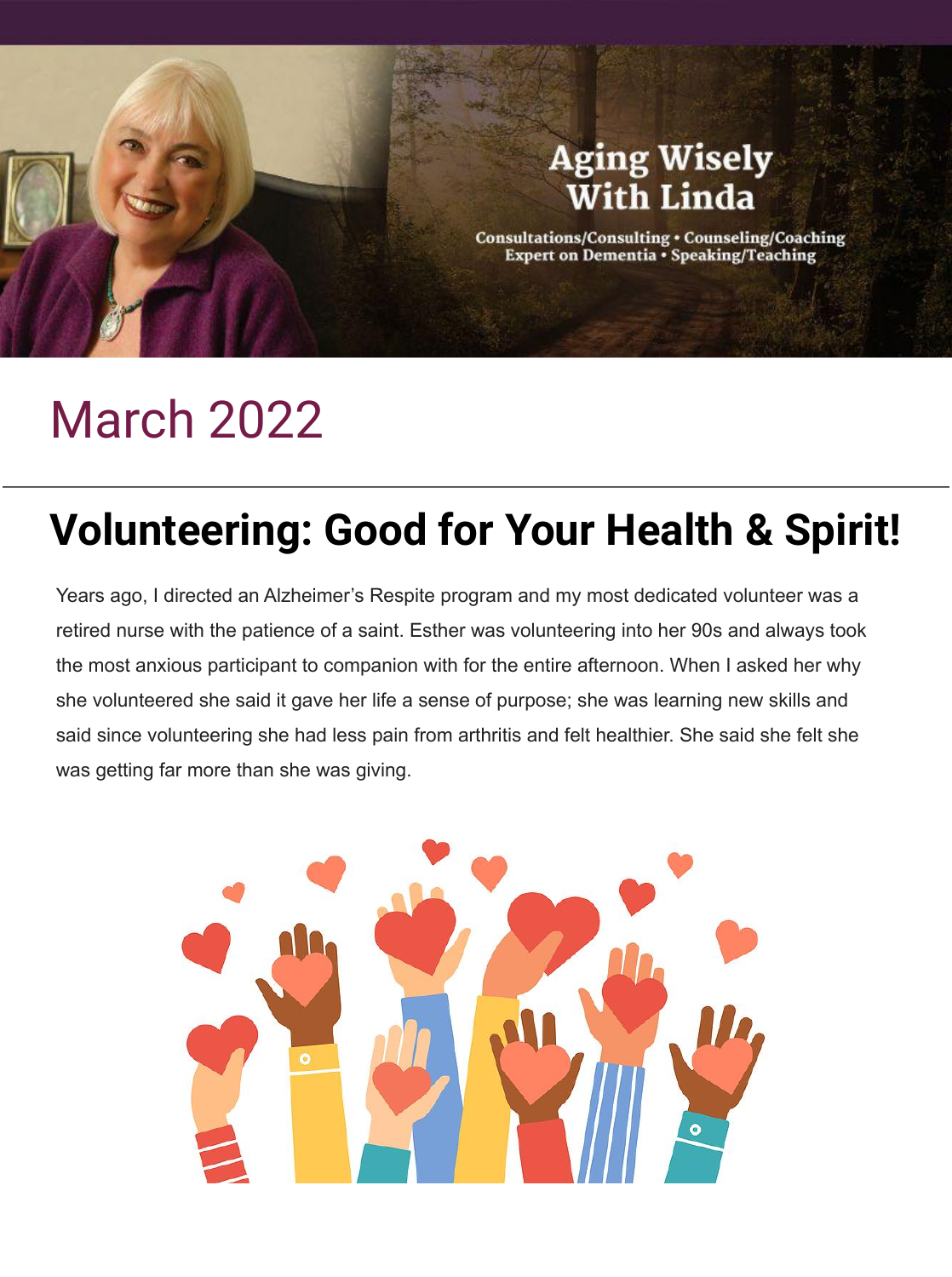## **The Data on Volunteering**

The Corporation for National and Community Service, a federal agency, says that a quarter of individuals over age 55 volunteer. AARP's Experience Corps reports that 97% of the volunteers they surveyed said that volunteering gave them a sense of purpose.

Recent research has shown the health benefits of volunteering include lowering mortality, decreasing depression levels, reducing blood pressure, increasing functional abilities, and diminishing the risk of heart disease. Some of this can be attributed to being more active, which is one of the highest contributors to good health and positive aging. However, volunteering also lowers stress -- a significant factor in disease.

Other benefits of volunteering are increased social connections, which are important as we age and friends and family move away or die. Social isolation increases mortality and other health-related problems. Many volunteers report that these activities are fulfilling and increase a sense of happiness. Others report they have learned new skills and some have gone on to take part-time paying positions within the organization they had assignments.

An article in the Harvard Business Review reported that volunteering your time makes you feel like you have more time. It also said that those who donate to charity feel wealthier than those who don't.